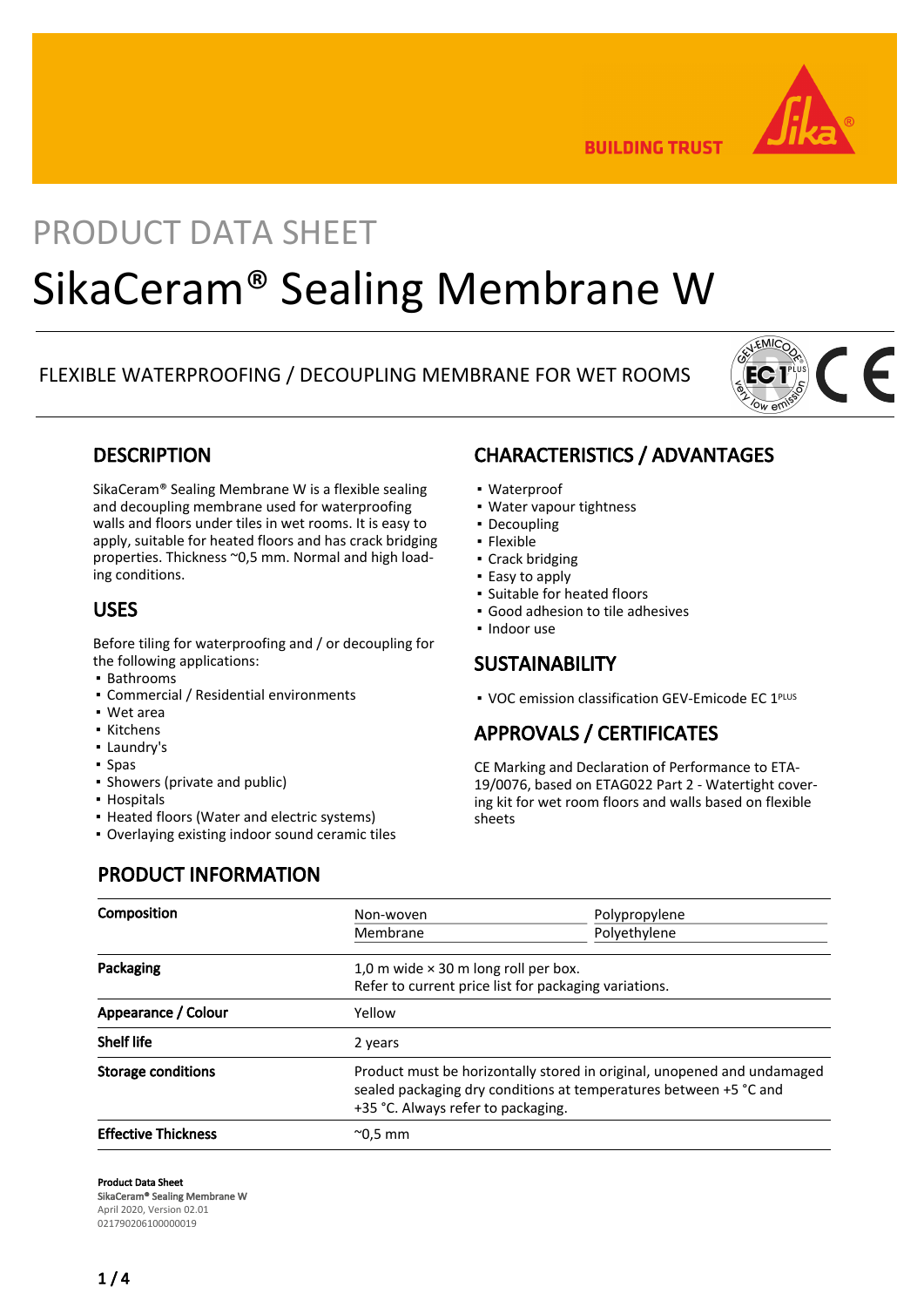### TECHNICAL INFORMATION

| <b>Tensile Strength</b>          | Longitudinal   | 310 N / 50 mm                                                                 | (EN ISO 527-3)      |  |
|----------------------------------|----------------|-------------------------------------------------------------------------------|---------------------|--|
|                                  | Lateral        | 210 N / 50 mm                                                                 |                     |  |
| <b>Elongation at Break</b>       | Longitudinal   | 100 %                                                                         | (EN ISO 527-3)      |  |
|                                  | Lateral        | 150 %                                                                         |                     |  |
| <b>Water Vapour Transmission</b> | $\geq 50$ m    |                                                                               | (EN ISO 12572)      |  |
| Watertightness                   | $\geq 1.5$ bar |                                                                               | (EN 1928 version B) |  |
| <b>Chemical Resistance</b>       | formation.     | Resistant to many chemicals. Contact Sika Technical Services for specific in- |                     |  |
| <b>Resistance to UV Exposure</b> | $\geq$ 450 h   | (EN 4892-3)                                                                   |                     |  |
| <b>Reaction to Fire</b>          | <b>B2</b>      | (EN 4102)                                                                     |                     |  |
| <b>Service Temperature</b>       |                | $-30$ °C min. / $+90$ °C max.                                                 |                     |  |
|                                  |                |                                                                               |                     |  |

### **SYSTEMS**

#### System Structure Waterproofing under tiling using SikaCeram® Sealing Fix according to ETAG 022 part 2

| Primer        | Refer to SikaCeram® Sealing Fix PDS        |  |
|---------------|--------------------------------------------|--|
| Adhesive      | SikaCeram <sup>®</sup> Sealing Fix         |  |
| Membrane      | SikaCeram® Sealing Membrane W              |  |
| Accessories   | Sika <sup>®</sup> SealTape F               |  |
| Tile adhesive | SikaCeram <sup>®</sup> -250 StarFix, Sika- |  |
|               | Ceram®-260 StarFlex, SikaCeram®-           |  |
|               | 270 MultiFlow, SikaCeram®-290              |  |
|               | StarLight, SikaCeram®-295 StarS2           |  |

#### Waterproofing under tiling using Sikalastic®-1K or SikaCeram®-500 Ceralastic

| aiastit       |                                                     |  |
|---------------|-----------------------------------------------------|--|
| Primer        | Sikafloor <sup>®</sup> -01 Primer                   |  |
|               | Sikafloor <sup>®</sup> -02 Primer                   |  |
|               | Sikafloor <sup>®</sup> -03 Primer                   |  |
|               | Sika <sup>®</sup> Primer-11 W <sup>+</sup>          |  |
|               | Sika <sup>®</sup> Primer-21 W                       |  |
| Adhesive      | - SikaCeram <sup>®</sup> tile adhesive <sup>1</sup> |  |
|               | - Sikalastic®-1K or SikaCeram®-500                  |  |
|               | Ceralastic, for overlaps                            |  |
| Membrane      | SikaCeram® Sealing Membrane W                       |  |
| Accessories   | Sika <sup>®</sup> SealTape F                        |  |
| Tile adhesive | SikaCeram <sup>®</sup> tile adhesive <sup>1</sup>   |  |
| Decoupling    |                                                     |  |
| Primer        | Sikafloor®-01 Primer                                |  |
|               | Sikafloor <sup>®</sup> -02 Primer                   |  |
|               | Sikafloor <sup>®</sup> -03 Primer                   |  |
|               | Sika® Primer-11 W <sup>+</sup>                      |  |
|               | Sika <sup>®</sup> Primer-21 W                       |  |
| Adhesive      | SikaCeram <sup>®</sup> tile adhesive <sup>1</sup>   |  |
| Membrane      | SikaCeram® Sealing Membrane W                       |  |
| Accessories   | Sika <sup>®</sup> SealTape F                        |  |
| Tile adhesive | SikaCeram <sup>®</sup> tile adhesive <sup>1</sup>   |  |

<sup>1</sup> SikaCeram® tile adhesive minimum class S1 according to EN 12004

**BUILDING TRUST** 

### APPLICATION INFORMATION

Product Data Sheet

SikaCeram® Sealing Membrane W April 2020, Version 02.01 021790206100000019

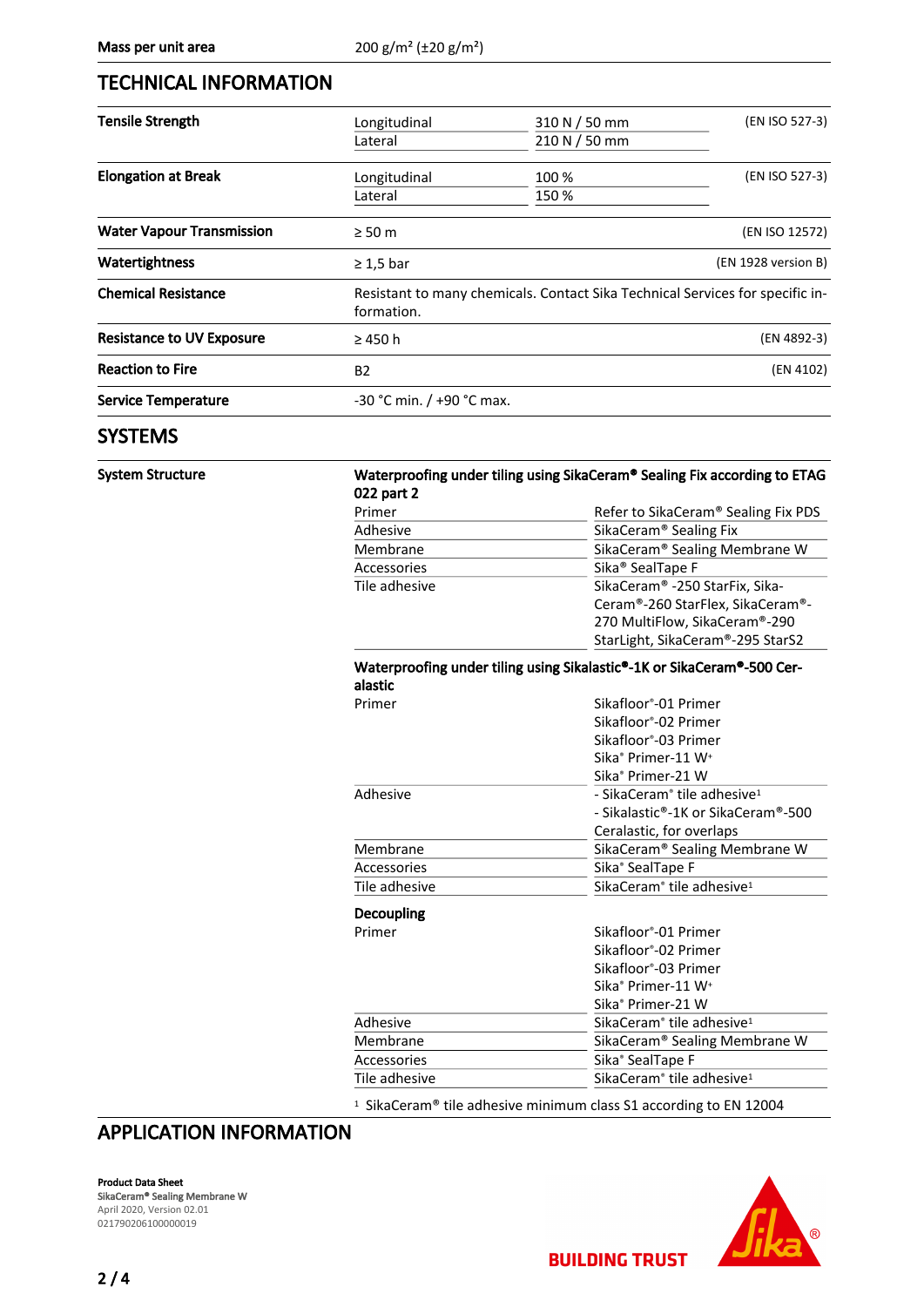#### Substrate Temperature  $+5 °C$  min.  $/ +35 °C$  max.

## APPLICATION INSTRUCTIONS

### EQUIPMENT

- Scissors
- Razor knife
- Plastering trowel

### SUBSTRATE QUALITY

The waterproofing membrane is installed by laying onto a SikaCeram® Sealing Fix adhesive, Sikalastic®-1K or SikaCeram®-500 Ceralastic coated substrate. Refer to the individual Product Data Sheets for substrate preparation.

#### APPLICATION METHOD / TOOLS

#### SikaCeram® Sealing Membrane W with SikaCeram® Sealing Fix according to ETAG 022 part 2: **Detailing**

Install Sika® SealTape F sealing accessories onto a fresh layer of SikaCeram® Sealing Fix on movement joints, floor / wall connection joints, corners, drains and around pipes.

#### Membrane application

Cut SikaCeram® Sealing Membrane W to the required size.

Lay SikaCeram® Sealing Membrane W onto a fresh layer of SikaCeram® Sealing Fix. Apply pressure over the membrane with a plastic plastering trowel avoiding air bubbles under the membrane. It is recommended to smooth the membrane outwards from the middle of the membrane to the edges.

#### Overlap joints

All overlap joints must be bonded and sealed with SikaCeram® Sealing Fix. Effective width of overlaps must be a minimum of 50 mm.

Apply SikaCeram® Sealing Fix on top of existing applied SikaCeram® Sealing Membrane W over a width of 80 mm. The overlapping membrane is laid onto the fresh mortar and pressure applied over the joint with a plastering trowel. It is essential to avoid air bubbles and voids in the bonded joint.

#### Tile application

Lay the tiles over the membrane after setting of Sika-Ceram® Sealing Fix using SikaCeram®-250 StarFix, Sika-Ceram®-250 StarFix White, SikaCeram®-260 StarFlex, SikaCeram®-270 MultiFlow, SikaCeram®-290 StarLight or SikaCeram®-295 StarLight.

#### SikaCeram® Sealing Membrane W with SikaCeram® tile adhesive, Sikalastic®-1K or SikaCeram®-500 Ceralastic: Detailing

Install Sika® SealTape F sealing accessories onto a fresh layer of Sikalastic®-1K or SikaCeram®-500 Ceralastic on movement joints, floor and wall connection joints, corners, drains and around pipes.

#### Membrane application

Cut SikaCeram® Sealing Membrane W to the required size.

Lay SikaCeram® Sealing Membrane W onto a fresh layer of a suitable SikaCeram® S1 tile adhesive (classified according to EN 12004). Apply pressure over the membrane with a plastic plastering trowel avoiding air bubbles under the membrane. It is recommended to smooth the membrane outwards from the middle of the membrane to the edges.

### Overlap joints

All overlap joints must be bonded and sealed with Sikalastic®-1K or SikaCeram®-500 Ceralastic. Effective width of overlaps must be a minimum of 50 mm. Apply Sikalastic®-1K or SikaCeram®-500 Ceralastic on top of existing applied SikaCeram® Sealing Membrane W over a width of 80 mm. The overlapping membrane is laid onto the fresh mortar and pressure applied over the joint with a plastering trowel. It is essential to avoid air bubbles and voids in the bonded joint.

Tile application

Lay the tiles over the membrane after setting of Sika-Ceram® S1 tile adhesive, Sikalastic®-1K or SikaCeram® -500 Ceralastic using a suitable SikaCeram® S1 tile adhesive (classified according to EN 12004).

#### SikaCeram® Sealing Membrane W as a decoupling layer:

#### Membrane application

Lay SikaCeram® Sealing Membrane W onto a fresh layer of SikaCeram® S1 tile adhesive (classified according to EN 12004) applied with a 4 mm notched trowel. Apply pressure over the membrane with a plastic plastering trowel avoiding air bubbles under the membrane. It is recommended to smooth the membrane outwards from the middle of the membrane to the edges. Joints

Butt joint adjoining membrane edges. Apply a standard masking / adhesive tape over joints.

#### Tile application

Lay the tiles over the membrane after the setting of the membrane bonding tile adhesive using a suitable SikaCeram® S1 tile adhesive.

## IMPORTANT CONSIDERATIONS

- Do not use for outside application.
- Do not use in swimming pools.
- Do not apply accessories and membrane beyond the open time of the adhesive.
- Do not use for any applications not explicitly de-▪ scribed in this Product Data Sheet.
- Refer to the individual Product Data Sheets of associ-▪ ated named products.

## BASIS OF PRODUCT DATA

All technical data stated in this Product Data Sheet are based on laboratory tests. Actual measured data may vary due to circumstances beyond our control.

**BUILDING TRUST** 

### LOCAL RESTRICTIONS





SikaCeram® Sealing Membrane W